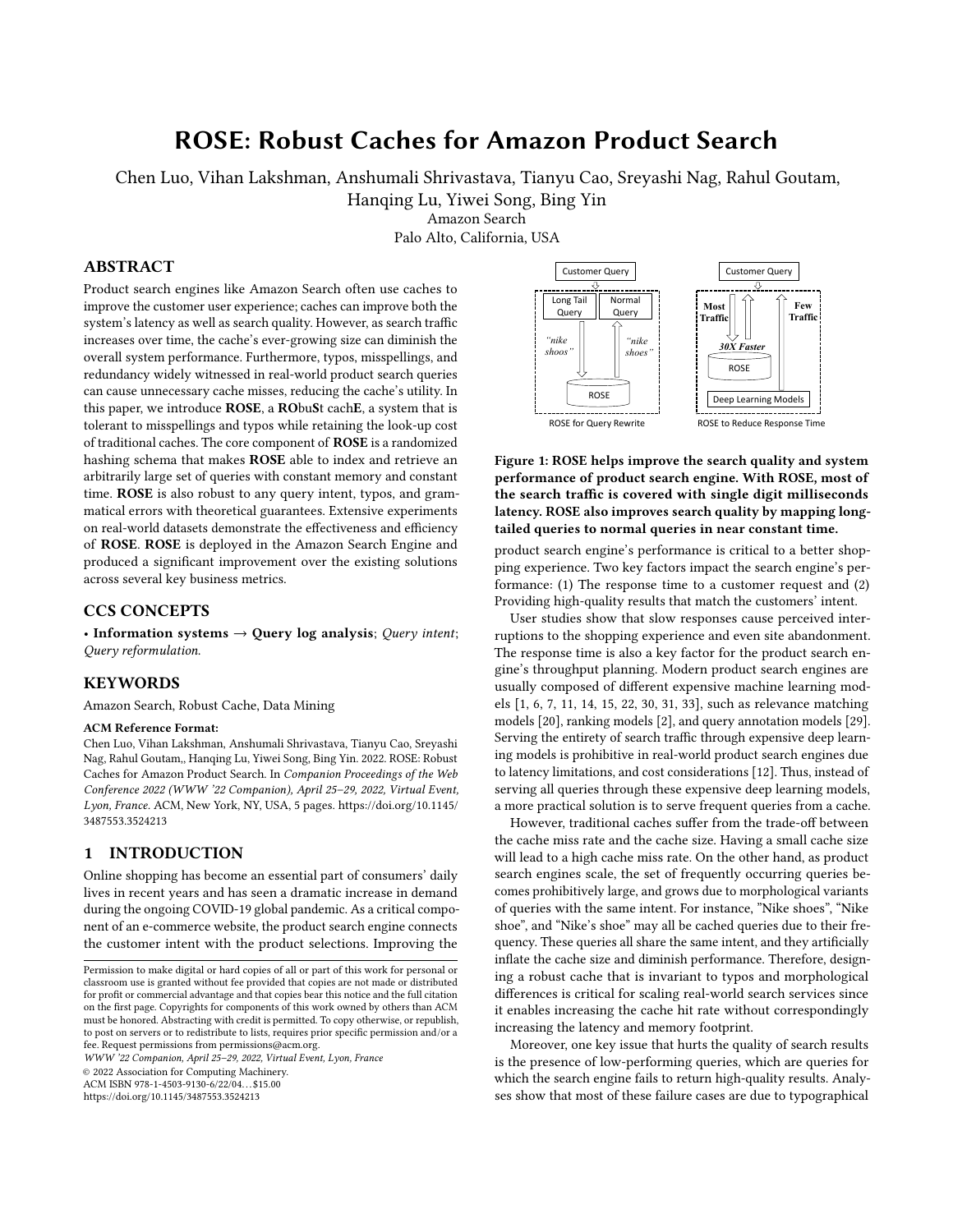<span id="page-1-0"></span>

## Figure 2: The overall framework of ROSE. ROSE contains two phases: (1) Cache Index Generation: generating the robust index using the input queries. (2) Online Retrieval: mapping the input query to one of the queries in the cache.

errors [\[26\]](#page-4-15). These low-performing queries are usually lexically or semantically similar to some frequently searched, well-performing queries that produce satisfactory results. Thus, if we could map these low-performing queries to a frequently searched query with the same intent via a robust caching mechanism, we would be able to improve search quality. Furthermore, this query mapping process would also reduce latency since product search engines typically cache these frequently issued queries and their corresponding behavioral information for faster serving, as in Fig [1.](#page-0-0)

To solve these challenges, we propose ROSE to cache wellperforming or frequent queries to improve the response time and search quality of the product search engine. The core component of ROSE is a randomized hashing structure that indexes the query set while preserving the lexical or semantic information. Specifically, our paper includes the following contributions:

- Operational System: We introduce ROSE, a comprehensive end-to-end solution for caching queries for product search. ROSE can index and perform look-ups on web-scale data in constant time and constant memory and is faster than other alternatives by orders of magnitude.
- Technical Novelty: We invented a system that combines multiple powerful randomized algorithmic techniques, including locality sensitive hashing, reservoir sampling, and count-based  $k$ -selection, in a novel way that together allow us to scale up ROSE to massive query sets while maintaining constant-time retrieval.
- Real-World Impact: We deployed ROSE in the Amazon product search engine, showing improvements in system performance and business metrics when compared to the existing solution.

# 2 ROSE: ROBUST CACHE VIA RANDOMIZED HASHING

In this section, we describe ROSE, a robust cache for queries via randomized hashing. ROSE contains two phases, Index Generation and Online Retrieval, as illustrated in Fig [2.](#page-1-0) We first introduce these two phases, followed by a theoretical analysis of ROSE in terms of both time and memory complexity.

#### 2.1 ROSE Index Generation

We design the index generation process of ROSE under two requirements. First, the cache needs to capture the query similarity, meaning that cache needs to take the similarity of queries into account when performing look-ups to be robust to typos and semantic variance. Secondly, due to the large-scale indexing space of real product search engines, the cache size needs to avoid scaling with the volume of queries.

To capture the textual similarity information, we use localitysensitive hashing (LSH) [\[8\]](#page-4-16) for the index generation phase. LSH generates signatures for input data under a certain similarity measure. The signatures generated by LSH capture the similarity information between queries such that similar queries have a high probability of having the same hashing signature and thus colliding. Since LSH is a randomized procedure, we boost the probability of hashing similar queries together by maintaining  $L$  independent hash tables for our index. This work shall focus on two hashing strategies: lexical preserving hashing and product type preserving hashing. We will introduce the details of these two hash functions in Section [2.3](#page-1-1) and Section [2.4,](#page-2-0) respectively.

However, under the locality-sensitive hashing framework, the size of the hash tables increases linearly with the volume of data [\[25\]](#page-4-17) which leads to an explosion in memory footprint when working with web-scale data. To solve this problem, inspired by the work in [\[28\]](#page-4-18), we use a reservoir sampling strategy to fix our cache's memory usage and preserve the data's similarity information.

The reservoir sampling algorithm  $[27]$  processes a stream of  $m$ numbers and generates  *uniform samples by only using an array* of size R, where  $R \ll m$ . Moreover, reservoir sampling only needs one pass over the data, and does not increase the computational complexity of the index generation process. We will provide a theoretical analysis of this sampling strategy as applied in our caching framework in Section [2.5.](#page-2-1)

#### 2.2 ROSE Online Retrieval

Given a search query, we perform a robust cache lookup by first computing the LSH signature of this query and looking up the corresponding bucket in the hash tables. We then rank the similarity of the cached queries within the bucket to the new search and return the top result. However, under the standard LSH schema [\[16–](#page-4-20)[18\]](#page-4-21), we still have to calculate the pairwise similarities inside the bucket to retrieve the top result, which can be expensive, especially since product search engines typically maintain strict latency budgets.

To avoid this expensive pairwise similarity computation, we use the count-based  $k$ -selection strategy inspired by [\[13\]](#page-4-22). Across the L different hash tables, we observe that the cached entries with the greatest number of collisions with the new query are more similar to the query. This observation allows us to estimate the actual ranking in an unbiased manner. We count each data point's frequency of occurrence in the aggregated reservoirs and rank all the data points based on the frequency. By using this strategy, the online retrieval process runs in constant time (Section [2.5\)](#page-2-1).

#### <span id="page-1-1"></span>2.3 Lexical Preserving Hashing

Our goal for lexical preserving hashing is to design a hash function that preserves the lexical similarity among input queries. To achieve this in product search, we use the Jaccard similarity to measure the similarity between two queries, defined as the ratio of character spans that two query keywords share, and use minhash [\[3\]](#page-4-23) as the corresponding LSH scheme.

Given a query  $Q$  of  $n$  characters and  $m$  words, we slice these keywords into a set of subsequences consisting of character-level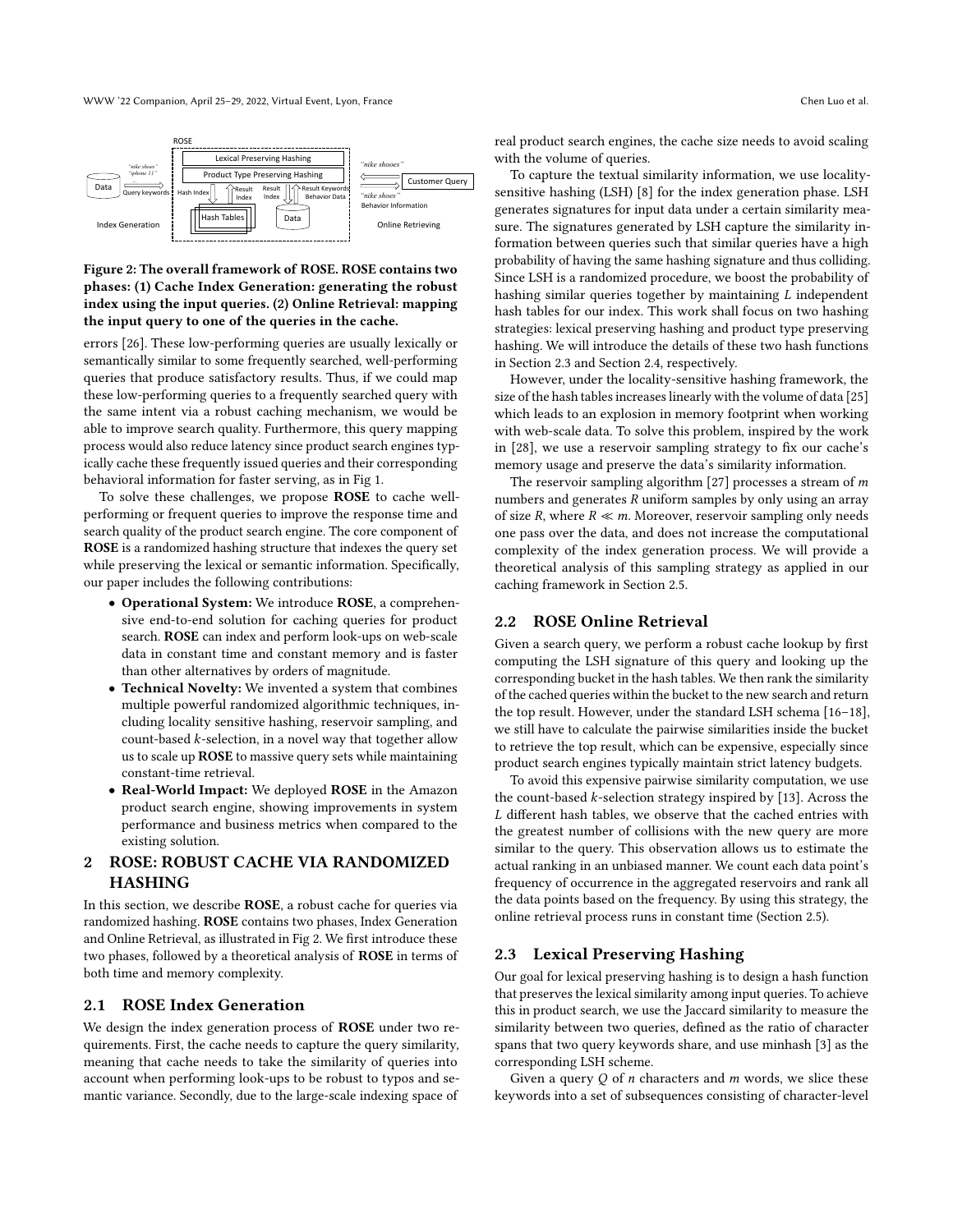sequences and word unigrams, denoted by  $S(Q) = {c_i}_{i=1}^n \cup$  ${c_i c_{i+1}}_{i=1}^{n-1} \cdots \cup {w_i}_{i=1}^m$ , where  $c_i$  and  $w_i$  denote the *i*-th character and word of the query, respectively. The length of the character subsequence is a hyper-parameter. We find that a subsequence length of 3 gave us the best results. We then use the recent advances in densified one permutation hashing (DOPH) [\[24\]](#page-4-24) to compute the minhash signatures of  $\mathcal{S}(Q)$  efficiently.

# <span id="page-2-0"></span>2.4 Product Type Preserving Hashing

In a product search engine, understanding the product type information of a query is crucial to showing relevant results that match the customer's intent and avoid, for instance, returning dishwasher accessories in response to a search for dishwashers. Thus, when performing a cache lookup, it is critical that we map the original query to one that preserves the original product type intent.

To preserve the product information, we add weights to product type tokens in the query. The product type tokens are extracted by a production NER model [\[32\]](#page-4-25). We use the same process as lexical preserving hashing to generate the token set  $\mathcal{S}(Q)$  for the input query. We then assign weights to the tokens in  $\mathcal{S}(Q)$  by the following strategy: If a token is not a product type token, we give a weight of 1.0. Otherwise, we assign weight  $W > 1$  to this token. Here, W is a hyperparameter in our algorithm. In our real-world experiments, we find  $W = 10$  gave us the best results. To generate the hash signatures of the weighted set  $S(Q)$ , we leverage recent advances in efficiently computed weighted minhash signatures [\[5,](#page-4-26) [9,](#page-4-27) [23\]](#page-4-28).

### <span id="page-2-1"></span>2.5 Theoretical Analysis

In this subsection, we analyze the complexity of our algorithm.

Indexing Step Time Complexity: In the proposed algorithm, the average time complexity of computing the hashes for one query is  $O(LT)$ , where L is the number of repetitions of LSH and T is the average number of tokens per query. The complexity of generating the entire robust cache structure is  $O(LNT)$  for a dataset with N queries. In practice,  $L$  and  $T$  are small constants much less than  $N$ , so we can consider asymptotic time complexity to be  $O(N)$ . This linear time complexity of building the cache gives our method a significant scaling advantage to cache a massive amount of data.

Retrieval Step Time Complexity: The time complexity of ROSE's retrieval step is  $O(LT \cdot BL)$ .  $O(LT)$  is the complexity of calculating the hash values for the incoming query.  $O(BL)$  is the time complexity of k-selection in the combined sets, where  $B$  is the bucket size. Therefore, the retrieval step's overall time complexity is  $O(L^2BT)$ , independent of the cache size N. In practice, L, B and  $T$  are small constants. As a result, cache retrieval's time complexity is constant, which gives ROSE the decisive advantage for latencycritical services like product search.

Memory Complexity: The memory usage of ROSE is  $O(B \cdot$  $N_B \cdot L$ ), where  $N_B$  is the number of buckets in one hash table.  $N_B$  is a hyperparameter and is a constant number independent of the cache size. We can see that the memory usage is not increasing with the size of the cache. This enables ROSE to achieve fast retrieval speeds on massive data with minimal memory costs, an ideal combination for industry-scale search engines.

Error Analysis: Due to the randomized nature of LSH, we note that it is possible to map the original query to an unrelated bucket

<span id="page-2-3"></span>

| Data                 | <b>Metrics</b> | $R$ -LP           | $R-PT$            | EC               | BF                | FC            |
|----------------------|----------------|-------------------|-------------------|------------------|-------------------|---------------|
| NQ.                  | Prec           | $.88 \pm .03$     | $.96 \pm .01$     | $.1.0 + .00$     | $.90 \pm .02$     | $.96 \pm .08$ |
|                      | Recall         | $.81 \pm .02$     | $.90 \pm .04$     | $.50{\pm}.04$    | $.88{\pm}.02$     | $.89 \pm .09$ |
|                      | F1             | $.84 \pm .05$     | $.93 + .08$       | $.70 \pm .04$    | $.89 \pm .09$     | $.92 \pm .03$ |
| HQ                   | Prec           | $.78 \pm .01$     | $.90 \pm .03$     | $.1.0 + .00$     | $.80 \pm .03$     | $.89 \pm .07$ |
|                      | Recall         | $.80 \pm .09$     | $.86 + .05$       | $.52 \pm .05$    | $.79 \pm .08$     | $.85 \pm .07$ |
|                      | F1             | $.79 \pm .06$     | $.88 + .09$       | $.39 \pm .06$    | $.79 \pm .08$     | $.87 \pm .07$ |
| <b>LTO</b>           | Prec           | $.77 \pm .03$     | $.73 \pm .06$     | $.1.0 \pm .00$   | $.76 \pm .04$     | $.75 \pm .02$ |
|                      | Recall         | $.79 \pm .04$     | $.76 \pm .03$     | $.12 \pm .03$    | $.75 \pm .03$     | $.78 \pm .02$ |
|                      | F <sub>1</sub> | $.78 + .05$       | $.74 \pm .05$     | $.21 \pm .03$    | $.75 \pm .04$     | $.76 \pm .05$ |
| <b>Indexing Time</b> |                | 65 <sub>min</sub> | 75 <sub>min</sub> | 10min            | 0 <sub>min</sub>  | $120$ min     |
| Retrieval Time       |                | 1.8 <sub>ms</sub> | 2.1 <sub>ms</sub> | .1 <sub>ms</sub> | 65 <sub>min</sub> | 120ms         |

Table 1: Offline Experiment Results

with some small, but nonzero probability. However, we can dramatically reduce this error probability by maintaining  $L$  independent hash tables. In particular, we can apply standard Chernoff bound arguments [\[19\]](#page-4-29) and conclude that the probability of an error in more than, for instance, half of the  $L$  hash tables decreases exponentially as a function of  $L$ .

# 3 OFFLINE EXPERIMENTS

Dataset: We sampled approximately 60 million well-performing queries from Amazon search logs as our cache's target set. Following the same evaluation strategy in [\[21\]](#page-4-30), our evaluation dataset samples queries from three buckets: a) NO: Normal Queries, which are those in the top tercile of frequency, b) HQ: Hard queries sampled from the middle tercile of queries by frequency, and c) LTQ: Long-tail queries in the bottom tercile of frequency.

We randomly selected these queries from the search logs over one month. Each of these three sets contains 1000 queries. We obtained the re-mapped results for the queries from various query caching strategies and used a group of highly trained human judges to assign a binary relevance grade (relevant or irrelevant) to each returned query with respect to the original query's intent. This relevant grade is used for calculating the performance metrics of different methods.

Experimental Design: We designed the experiments to answer two critical questions: a) Robustness: How accurate is ROSE's retrieval process? b) Efficiency: How efficient is ROSE's indexing and retrieval process? So, we test the following methods:

- R-LP: This method is our proposed method, ROSE, with lexical preserving hashing. The number of hash tables is  $L = 36$  and the number of hashes is  $K = 3$ .
- R-PT: This method is our proposed method, ROSE, with product type preserving hashing. All the other hyperparameters are the same as ROSE-LP.
- EC [\[4\]](#page-4-31): This is the exact-match cache implemented as a standard hash map. In the retrieval phase, the Exact-only cache returns the exact match candidates.
- BF: This is a cache structure designed by replacing ROSE's retrieval algorithm with brute force search. We use edit distance as our similarity measure, computed via a dynamic programming algorithm<sup>[1](#page-2-2)</sup>.

<span id="page-2-2"></span><sup>1</sup>https://www.geeksforgeeks.org/edit-distance-dp-5/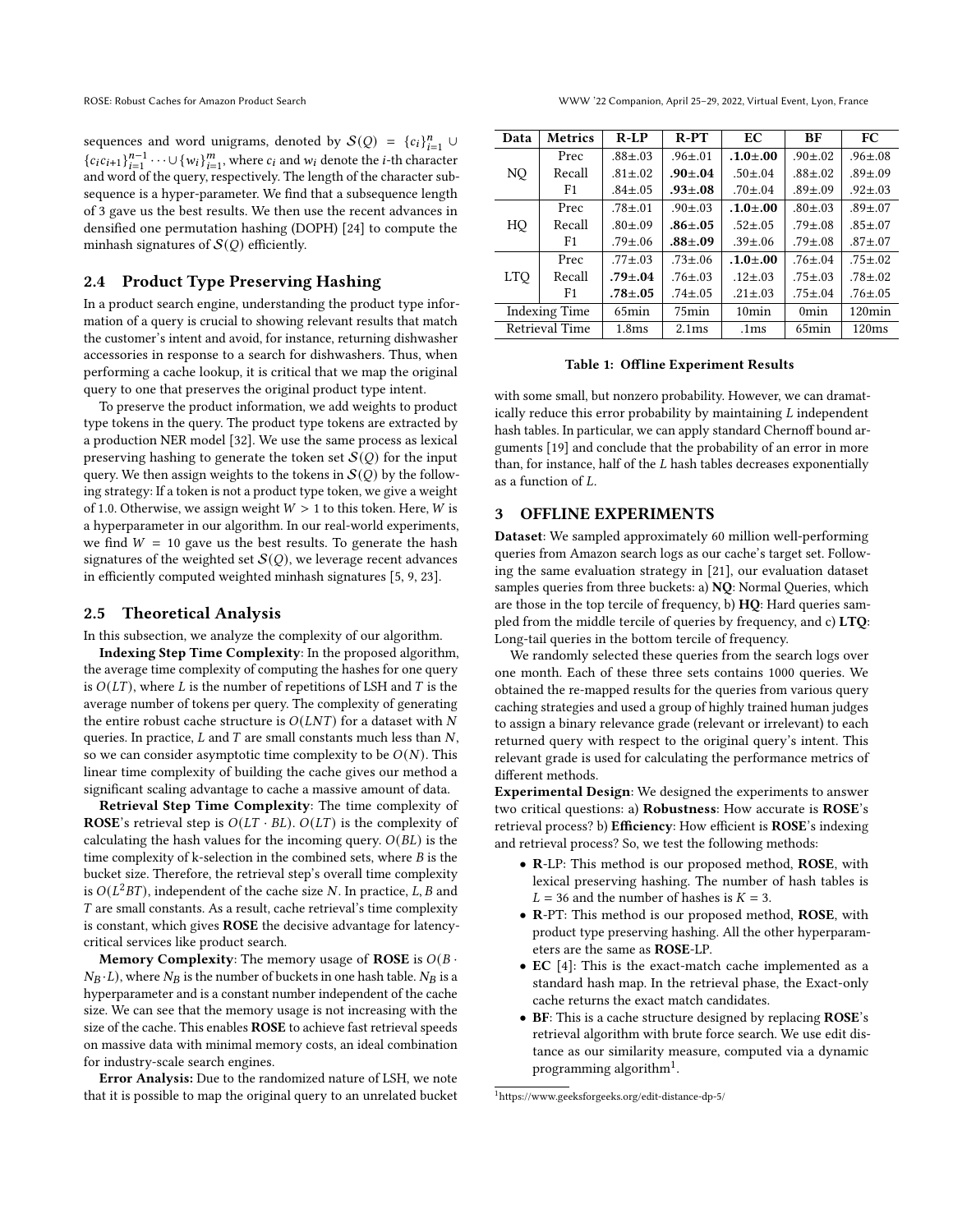• FC: This is a designed cache structure for embedding vectors by replacing ROSE's indexing and retrieval algorithm with FAISS [\[10\]](#page-4-32). We obtain the embeddings for each input query using a semantic product embedding model [\[20\]](#page-4-11). We choose the hyperparameters suggested by [\[10\]](#page-4-32).

We adopted three commonly used metrics for offline evaluation: Precision, Recall, and  $F_1$  Measure. To compute these metrics, we utilize human judgments of relevance. We also analyze the speed of different methods for the indexing generation time and the online retrieval time.

Overall Performance: The results of all methods under the five metrics are presented in Table [1.](#page-2-3) Compared with other methods, ROSE performs the best on all three datasets. Specifically, ROSE offers a relative performance gain of 1.2% in Recall and 2.0% in F1 over the best baselines averaged across the three datasets. In particular, we find that the improvements of ROSE-PT on Normal queries and Hard Queries are more significant than Long-tail queries. On the other hand, ROSE-LP performs better on longtail queries compared to ROSE-PT. Additionally, ROSE not only achieves a superior quality over these competing methods, but does so with much better efficiency. ROSE is significantly faster in terms of index generation time and online retrieval time. In particular, ROSE-LP completes the index generation process in 65 minutes while ROSE-PT requires 75 minutes. Compared with other caches such as BF-Cache and FAISS-Cache, ROSE has a decisive speed advantage. ROSE can finish the online retrieval process in around 2ms, while FAISS-cache needs 120ms and BF-Cache requires 65 minutes. In summary, ROSE shows strong retrieval performance with extremely low latency and minimal cost, which makes it a compelling solution for latency-critical services such as product search engines.

## 4 SYSTEM DEPLOYMENT IN AMAZON

### 4.1 ROSE for Query Rewrite

We deployed ROSE within the Amazon.com product search engine to rewrite problematic user queries, such as those with typos, to alternative queries that provide a better user experience. We refer to this system as ROSE-QR. Leveraging lexical-preserving hashing, ROSE-QR maps an incoming query to one of the existing cached queries that have high-quality results according to lexical similarity.

We ran an online A/B experiment on the Amazon search engine to test ROSE-QR's impact on the user experience. In the online experiment, users in the treatment group saw expanded search results from the alternative queries generated by ROSE-QR. Professional human judges measured the quality of the top search results shown in each arm of the experiment. We tracked the reduction of recall failures when the search engine does not return enough results for the user queries. We also measured business metrics such as revenue and purchased units. Our system did a better job in providing more relevant results, as measured by human evaluators, and significantly improved several business metrics as shown in Table [2.](#page-3-0)

## 4.2 ROSE for Product Type Annotation

The intended product type, such as shoes in the query "red nike shoes", is the most critical information in a user query. Identifying

<span id="page-3-0"></span>

| <b>ROSE-OR Metric</b> | Gain      | Filter Method Defects Rate |       |
|-----------------------|-----------|----------------------------|-------|
| Revenue               | $+0.42%$  |                            |       |
| Purchases             | $+0.30%$  | No Filtering               | 11.1% |
|                       |           | <b>ROSE-PT</b>             | 9.4%  |
| Click-Through Rate    | $+7.26\%$ |                            |       |

<span id="page-3-1"></span>Table 2: Production Impact of ROSE in Amazon Search

| <b>Basic Salder</b><br>$-1111111 - -111$                                                                                                                | <b>Anazon's Choice</b><br><b>MEGA PACK</b><br>⊙<br>94<br>Ξ<br><b>OEED CLEAN</b>                                                                                 | - Darwin M                                                                                                                                                          | <b>CONTRACTOR</b><br>Solo who come is                                                                                                               |
|---------------------------------------------------------------------------------------------------------------------------------------------------------|-----------------------------------------------------------------------------------------------------------------------------------------------------------------|---------------------------------------------------------------------------------------------------------------------------------------------------------------------|-----------------------------------------------------------------------------------------------------------------------------------------------------|
| <b>Farberware Professional</b><br>FCDO6ABBWHA Compact Portable<br>Countertop Dishwasher with 6 Place<br>Settings and Silverware Basket, LED<br>******** | Finish All In 1, Dishwasher Detergent<br>- Powerball - Dishwashing Tablets -<br>Dish Tabs, Fresh Scent, 94 Count Each<br>94 Count (Pack of 1)<br>****** <20.401 | Frigidaire FFCD2418US 24 Inch Built<br>In Dishwasher with 5 Wash Cycles, 14<br>Place Settings, Hard Food Disposer,<br>Quick Wash, NSF Certified, Energy<br>******** | Farberware FDW05AS8WHA<br>Complete Portable Countertop<br>Dishwasher with S.J. iter Ruilt-in<br>Water Tank, 5 Programs, Baby Care,<br>*********     |
| 126999<br><b>Jorime FREE Delivery Fri. Oct 16</b>                                                                                                       | \$1455 (\$0.15/Count)<br>Save 5% more with Subscribe & Save<br>vprime FREE Delivery Thu, Oct 15                                                                 | More Buying Choices<br>\$380.00 (6 new offers)                                                                                                                      | \$34926 \$599.99<br><b>Jorine FREE Delivery Thu, Oct 15</b><br>Only 4 left in stock - order soon.<br>More Ruvino Choices<br>\$349.16 (4 new offers) |

#### (a) Top 4 results without product type restriction.



(b) Top 4 results with product type restriction.

#### Figure 3: The top-4 result for query "dishwasher".

the correct product type from the query helps the search engine retrieve the correct products and display a search result page layout customized for each product type.

We implemented **ROSE** to cache the intended product type of 5-10 million frequent queries. For an incoming tail query, ROSE maps the query to a few cached queries and uses the retrieved cached product types as the prediction for the tail query's product type. To evaluate the impact on user experience, we used our ROSE product type prediction model to filter out irrelevant search results with the wrong product types, such as a dress for the query "red nike shoes" as in Fig. [3.](#page-3-1) We deployed this system in the Amazon.com product search engine and measured the search defect rate with and without product type recognition. We define the product type defect rate as the number of products in the top 16 results with the wrong product type. From Table [2,](#page-3-0) we observe that, by using ROSE, the defect rate decreased by 1.7%, a significant improvement to the user experience.

#### 5 CONCLUSION

In this paper, we present ROSE for product search. ROSE is a robust cache that maps an online query to cached queries by preserving the query intent (lexically or semantically). The proposed model is highly scalable and can deal with hundreds of millions of candidates in constant time and constant memory. We provide both a theoretical analysis of ROSE as well as an extensive offline evaluation. We deployed **ROSE** in the Amazon.com search engine and witnessed significant improvement over the existing solutions in terms of system performance and business metrics.